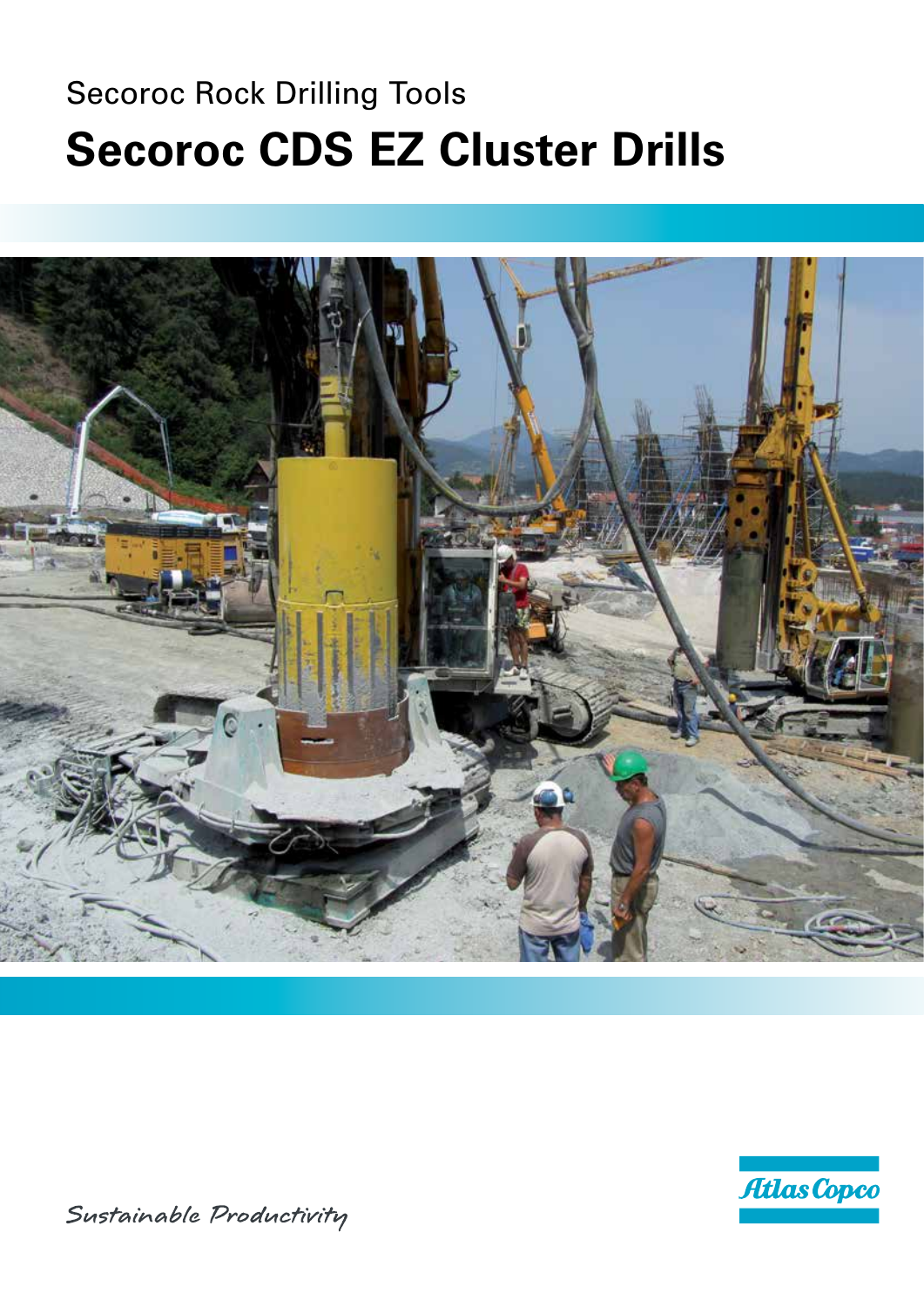# Presenting the latest in large hole drilling: **Secoroc CDS EZ Cluster drill**



Wherever you need to drill deep and wide holes in solid rock, Secoroc CDS EZ Cluster Drills are the ideal solution for quick and easy rock drilling.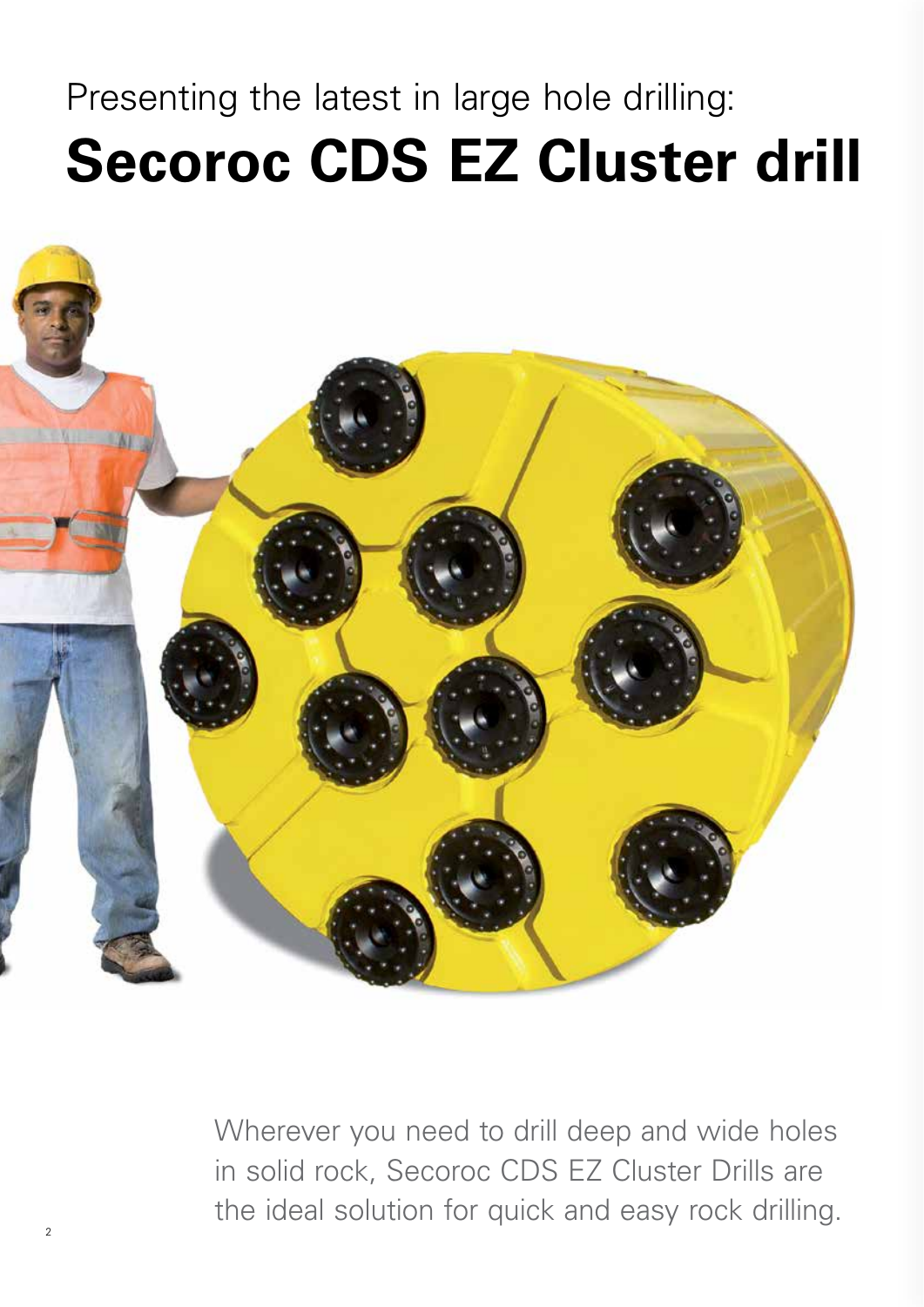

**New EZ maintenance and rapid** 

We've made the new CDS EZ Cluster drill quick and easy to service thanks to innovative solutions such as triple latch snap ring for in-situ bit changes and the new flange for improved access to all of the DTH hammers.

**Secoroc CDS EZ Cluster drill with** 

The new drive flange facilitates ease of access to most hammers, including all gage hammers. In fact, this robust smaller flange is easy to handle when the internal hammers need service.

**enhanced hammer access** 

Kelly drive

**bit changing** 



Backhoe with rotary head



Cluster drill with calyx basket

Consisting of a custom sized canister for the application, the drill incorporates four or more powerful Secoroc CS8 hammers that can be ordered in a variety of optional configurations including self indexing bits.

Cluster drills are even adaptable to reverse circulation or RC drilling as well as mud flush operations.



Top drive with centralizer

![](_page_2_Picture_10.jpeg)

Basic CS8 hammer. Available in 4 configurations.